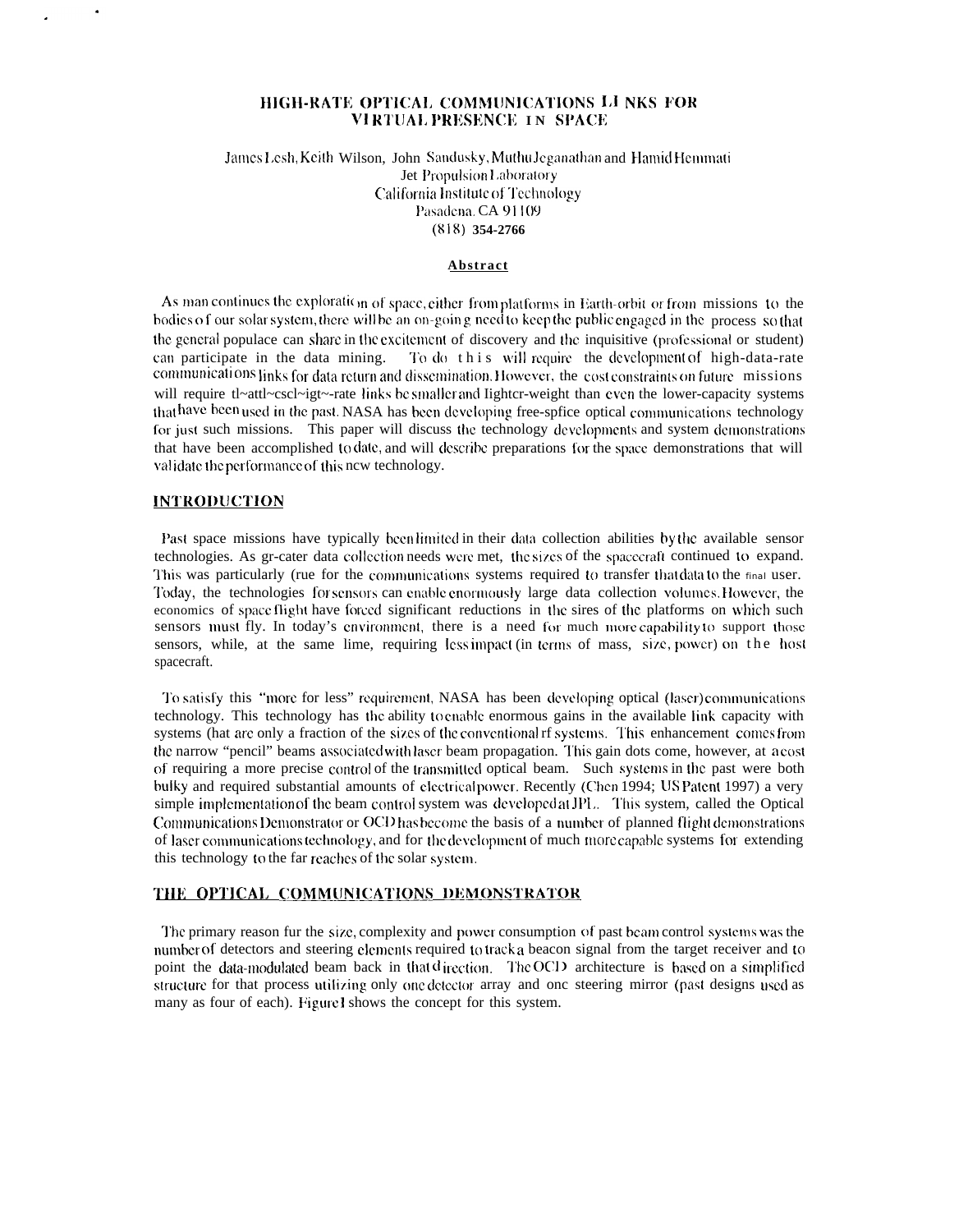The bands represent the hounds 01 capabilities resulting from an aggressive, and a conservative, investment in the technology. To the right of the figure are indicators of the kinds of service provided to the missions based on reasonable assumptions on coding nd dala compression. Clearly, IMAX-quality video could be ret urned from Mars by the 2020 time period.

# **NEAR-TERM DEMONSTRATIONS**

The importance of the OCD terminal architecture cannot be underestimated. 11 is the basic starting point for both near-earth terminal designs, as well as those for deep-space, It is therefore important that an early demonstration of the OCD principles and performance predict i ns be carried out in space. Two such demonstrations arc under study and preliminary design; one on the Space Shuttle and the onther on the International Space Station.

## **Space Shuttle Demonstration**

The first demonstration is the Free-space Optical Communications Assessment Link (FOCAL). It would use the OCD engineering model as the flight terminal which would fly on the Space Shuttle. As the Shuttle flies over an appropriately-equippeci ground telescope, a beaconlaser signal would be transmitted from the ground to the Shuttle. The flight terminal would use that signal as a pointing beacon against which to direct its downlink beam. The downlink data rate could be as high as several Gbps and still provide 10's of dB of demon stration link margin. While such a link mar-gin is excessive for operational systems, it is feltprudent to keep a large margin for the first several spacelink demonstrations to cover any uncertainties in the atmospheric beam propagation. Figure 5 depicts the  $FOCAL$  demonstration. The FOCAL flight could take place in early-mid 2000.



Figure 5. Concept diagram for the FOCAL Shuttle demonstration.

# Space Station Flight Demonstration and Facility

The Space Shuttle provides a convenient opportunity to test out equipment in space for a modest cost. However, the durations of most Shuttle flights do not permit extensive testing of the equipment, especially if such tests are restricted to overflights of a ground station. For more in-depth testing, a longer presence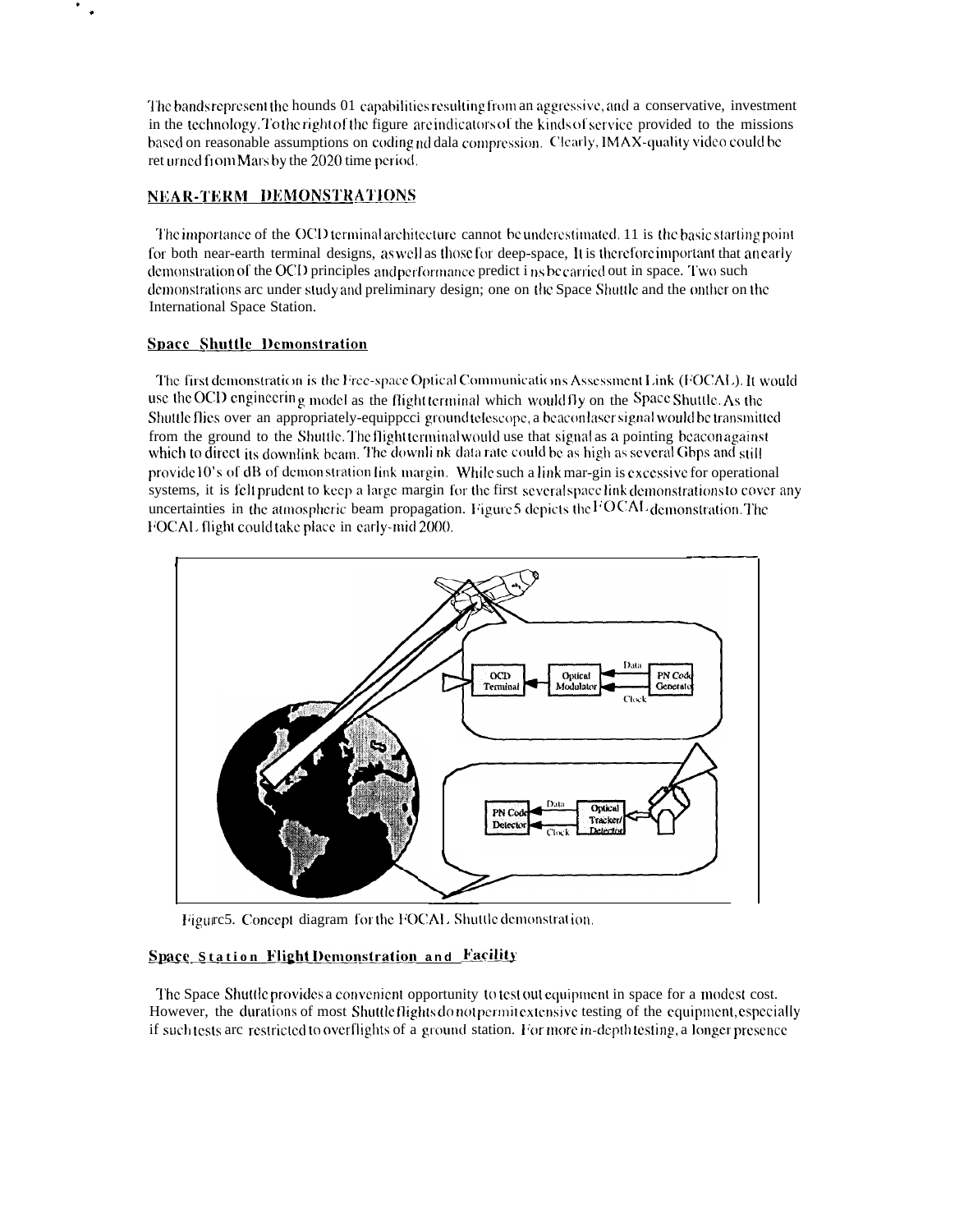on orbit is needed. Onc such opportunity was recently realized by an award from the International Space Station (1SS) experiments program office. The 1SS demonstration is depicted in Figure 6.



Figure 6. Space Station demonstration (with future extension to space-space demo)

In this program, the OCD engineering model will again be flown, this time on the 1SS. Like the FOCAL, demonstration, the flight terminal will utilize a beacon laser signal from the ground for pointing and tracking. Because the terminal will be on orbit for an extended period of time, a more thorough set of experimental measurements can be made. Additionally, the longer time on or-hit will also allow reliability data to be collected on the flight terminal.

After the experimental testing has been completed, the flight terminal will be left in place on the station. At this point, it will become a station Facility instrument and will be made available for use by other statiuon experimenters. Flight demonstrations of instrument (like high-resolution multispectral imagers or synthetic aperture radars) that produce larger amounts of data than can be handled by the normal 1SS communications infrastructure will be able to use the optical communications link to download their data.

A follow-on demonstration is also being considered. Given that there is an operational OCI) terminal on the Station, it would only be necessary to mount a second unit on the Space Shuttle in order to conduct a space-space optical communications demonstration. At this point, the space-space demonstration is only at the conceptual discussion slagc.

### **CONCLUSIONS**

.,

The technology and subsequent demonstrations described above will have a major impact on the architecture and the performance capabilities of future space communications networks. The results of these programs will be useful to both government and commercial space communications needs. The bandwidths afforded by this technology will be important enablers for man's virtual presence in space in the next millennium.